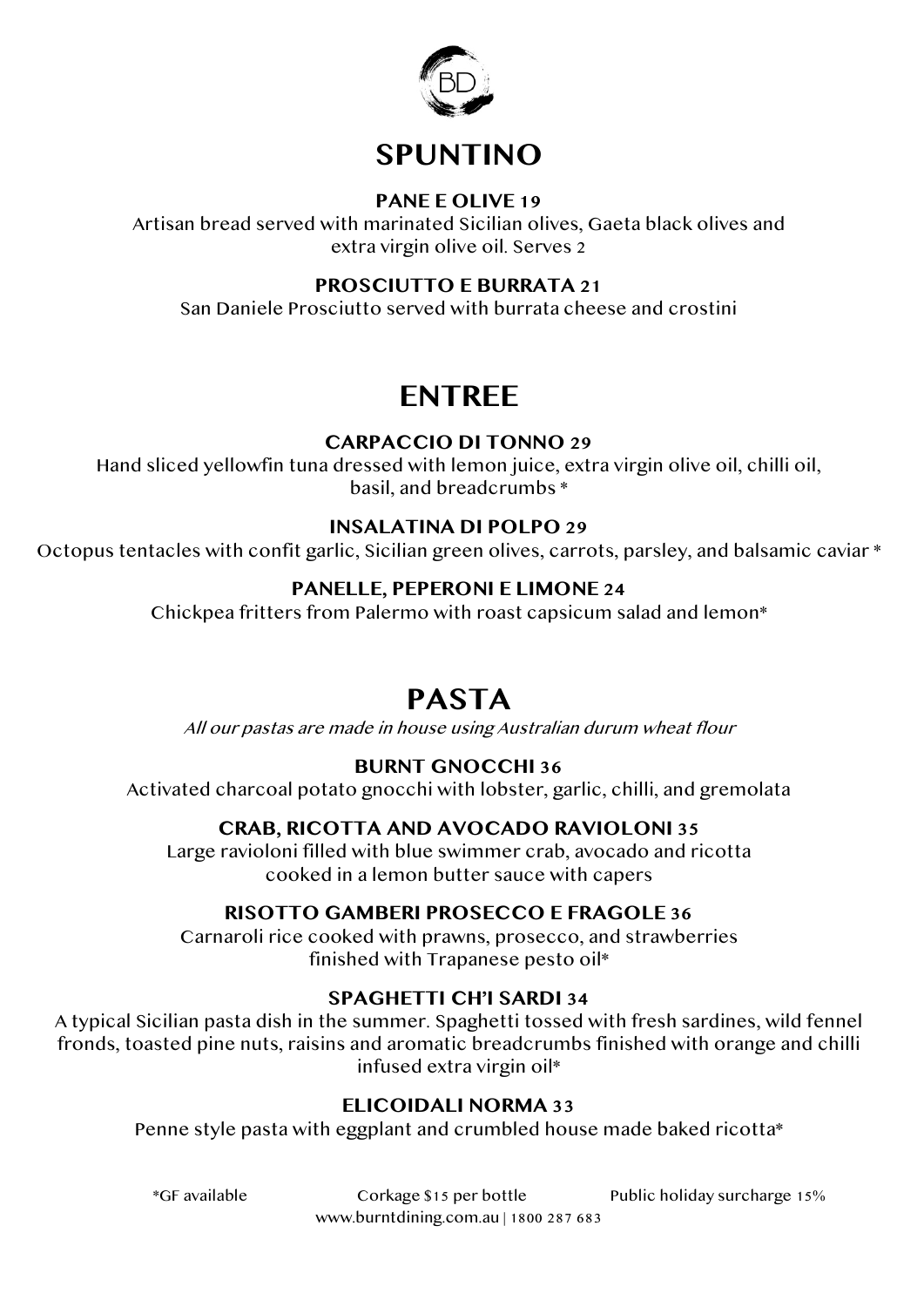

## **SECONDI**

#### **JOHN DORY, ZAFFERANO E BROCCOLINI 44**

Seared John Dory fillet with saffron broth and salmoriglio. Served with steamed broccolini\*

#### **DUCK BREAST IN PASSITO DI PANTELLERIA 42**

Seared duck breast deglazed with Passito di Pantelleria, served on a potato galette, pickled carrots\*

#### **FILETTO AI FERRI, ZUCCA E PISTACCHIO 48**

150-day MSA grain fed angus eye fillet (300g) with salted pistachio, baked pumpkin, sautéed asparagus, and thyme jus\*

## **CONTORNI**

**MIXED GREENS 15** Sautéed broccolini and asparagus spears with toasted pine nuts \*

#### **ORTOLANA SALAD 12**

Mixed leaf salad with white balsamic dressing\*

**PATATINE 10** French fries with paprika, rosemary and garlic

# 'Dining to feed the soul and leave the senses burning

# for more'

 \*GF available Corkage \$15 per bottle Public holiday surcharge 15% www.burntdining.com.au | 1800 287 683